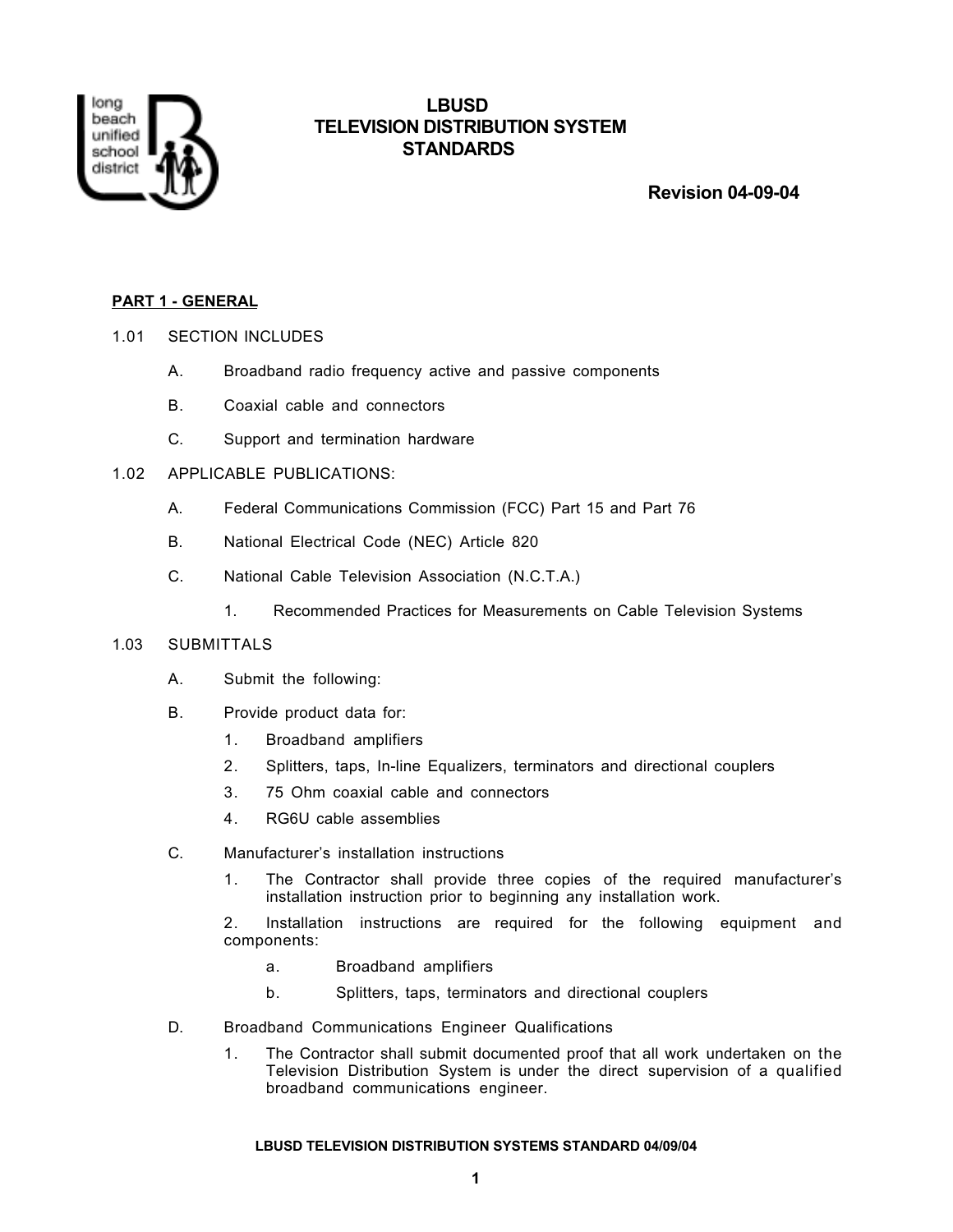- 2. A "qualified broadband communications engineer" is defined as someone that can demonstrate successfully completing the design and installation of multichannel radio frequency cable television systems for a period of at least five years, or can demonstrate the completion of a manufacturer's certified training course in system design and a minimum of two years of experience. Experience shall include system design, acceptance testing and documentation.
- 3. The submittal must document a minimum of five completed projects utilizing the type of products and materials outlined in the Contract Documents.
- E. Broadband Communications Technician Qualifications
	- 1. The Contractor shall submit certification reflecting the qualifications of the technicians who will be responsible for the installation, activation and testing of the Television Distribution Systems equipment.
	- 2. If no such certification exists, the Contractor must obtain the services of certified Broadband Communications Technicians to undertake the Television Distribution System work.
- F. Television Distribution System design schematics
	- 1. Prior to equipment installation, the Broadband Communications Engineer shall submit to LBUSD, design schematics reflecting signal levels and expected performance figures of the Master Antenna Television distribution system based upon the particular equipment to be used.
	- 2. Prior to the installation of the distribution system equipment, the Broadband Communications Engineer shall review the suggested schematics in the Contract Documents and shall submit to LBUSD a red lined copy reflecting any changes based upon field conditions, product limitations and/or LBUSD's request.
	- 3. After installation of the distribution system equipment, the Broadband Communications Engineer shall submit to LBUSD a schematic of the distribution system reflecting the actual locations of the equipment installed and the method of interconnection. The schematic shall also include the measured signal levels at the amplifiers, taps and outlets.

# **PART 2 – MATERIALS**

# 2.01 COMPONENTS

A. UL or third party certified. Provide a complete system of broadband distribution cabling and pathway components and support structures, pathways, and spaces complete with conduits, pull wires, raceways, pull boxes, outlets, cables, ground boxes, as per the drawings. Fixed cables and pathway systems for Television signal distribution systems shall be UL listed or third party independent testing laboratory certified, and shall comply with NFPA 70.

# 2.02 DISTRIBUTION SYSTEM AMPLIFIERS

- A. Materials
	- 1. Amplifiers must meet or exceed the following specifications:
		- a. Be upgradeable to Bi-Directional.
		- b. Frequency range: 50 to 750 MHz.
		- c. Minimum full gain: 30 dB
		- d. Attenuation range: 6 dB or greater
		- e. Tilt range: 4 dB or greater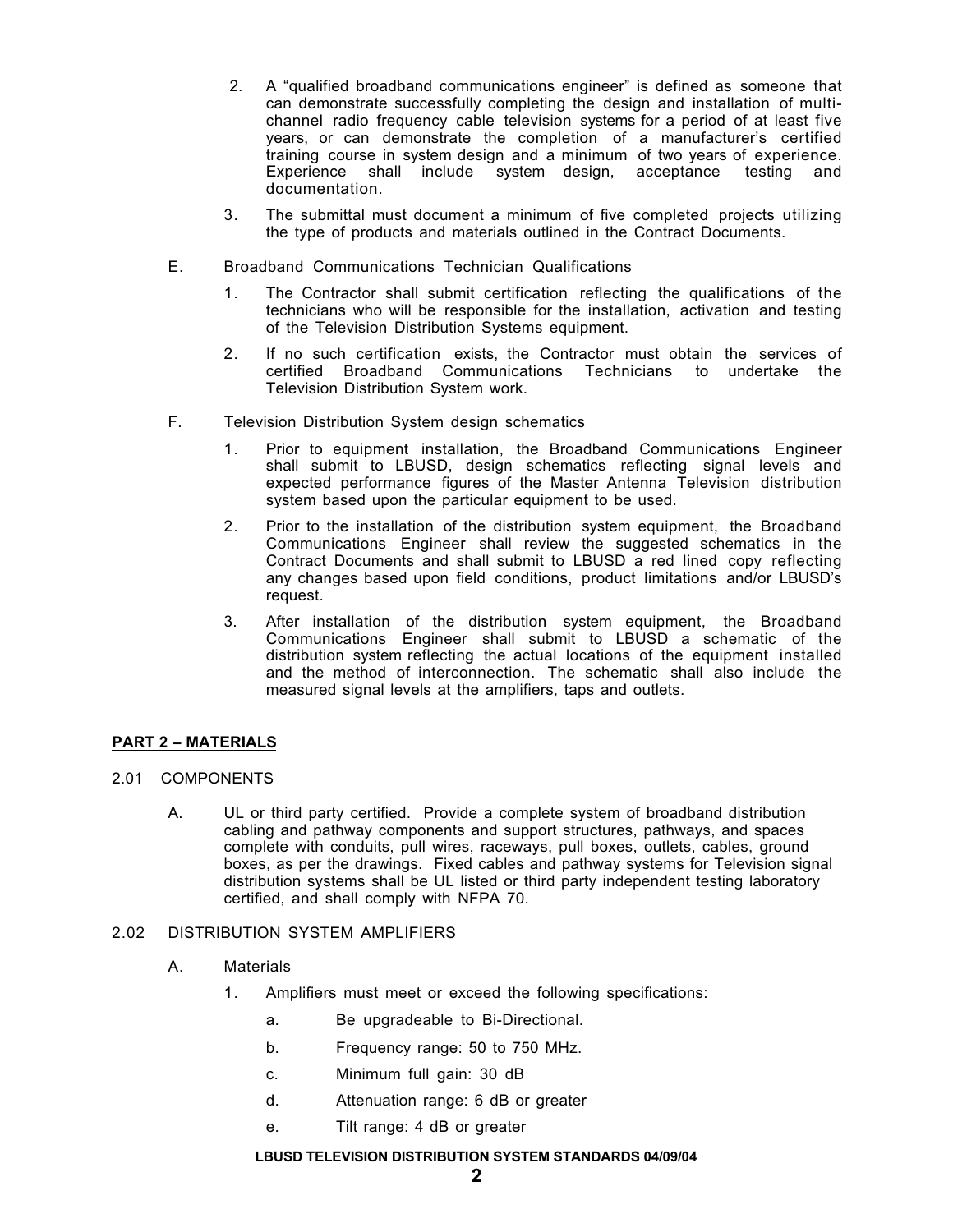- f. Return loss: 14 dB or greater
- g. Channel loading: 110 channels
- h. Output level: 45dBmV at 750 MHz.
- 2. Amplifiers must be locally powered and designed to prohibit unauthorized access to electronic components.
- 3. Amplifiers may not be cascaded more than 3 deep from Headend.
- B. Manufacturers: Blonder Tongue, or LBUSD approved equal

## 2.03 DIRECTIONAL COUPLERS

- A. Materials
	- 1. Directional couplers must meet or exceed the following specifications:
		- a. Frequency range: 50 to 1000 MHz.
		- b. Housing and faceplate to be constructed of die cast aluminum
		- c. Minimum isolation: 18 dB
		- d. Shall be Bi-directional
- B. Manufacturers: General Instrument, SSP-K series, and Scientific Atlanta, SADC series or LBUSD approved equal

# 2.04 SPLITTERS

- A. Materials
	- 1. Splitters must meet or exceed the following specifications:
		- a. Frequency range: 50 to 1000 MHz.
		- b. Housing and faceplate to be constructed of die cast aluminum
		- c. Minimum isolation: 18 dB
		- d. Shall be Bi-directional
- B. Manufacturers: General Instrument, SSP-K series, and Scientific Atlanta, SAS series or LBUSD approved equal.

## 2.05 DROP TAPS AND IN-LINE EQUIALIZERS

- A. Materials
	- 1. Drop taps and In-Line Equalizers must meet or exceed the following specifications:
		- a. Frequency range: 50 to 1000 MHz.
		- b. Housing and faceplate to be constructed of die cast aluminum
		- c. Each tap factory labeled with the tap value
		- d. Shall be Bi-directional
		- e. Any unused ports shall be terminated with a 75-Ohm terminator.
		- f. 2, 4, and 8 port taps may be used.
		- g. Taps shall be designed to deliver outputs per 3.04 below. If taps require different outputs (including the use of in-line equalizers, or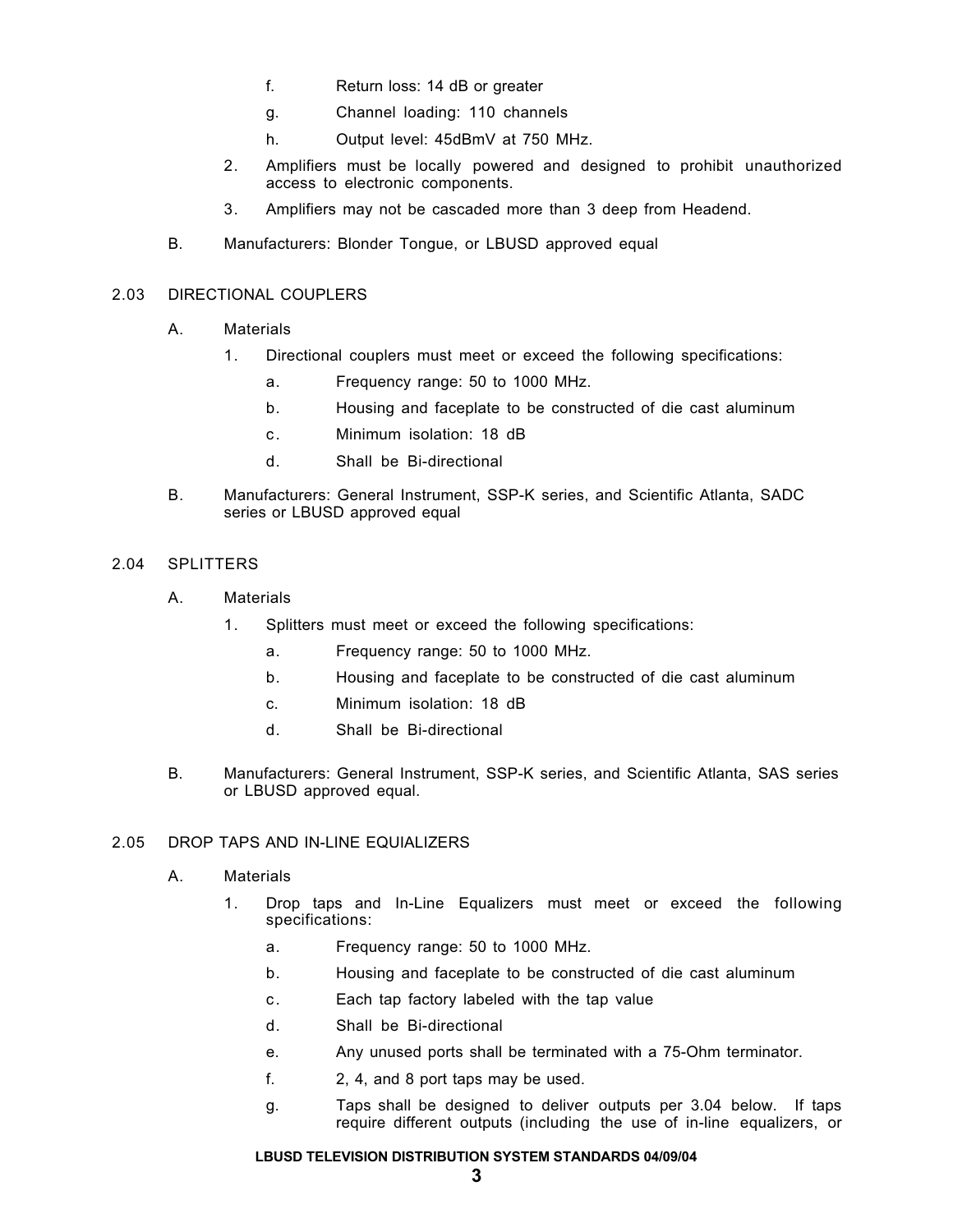different value taps at the same location), or other than RG-6 to make this specification, then taps shall be labeled to show which taps are to be use for which rooms, and with which cable. Additionally this shall be designated on the design maps and the asbuilts.

- h. Taps shall not be so far away from any outlet, current or proposed, as to require more than 300 feet of cable (either RG-6 or RG-11)
- B. Manufacturers: General Instrument, SSP-K series, and Scientific Atlanta, SAT series or LBUSD approved equal.

#### 2.06 COAXIAL CABLE

- A. Materials
	- 1. RG-6 and RG-11 cable shall;
		- a. Have a frequency range: 50 to 1000 MHz.
		- b. RG-6 and RG-11 shall be of Quad Shield construction.
		- c. Be plenum rated where required by law or regulation, otherwise PVC is acceptable.
		- d. Have an 18 AWG solid copper center conductor.
		- e. Have a .180" nominal diameter foam polyethylene dielectric.
		- f. Have a .003" foil inner shield and 34 AWG, 60% coverage, aluminum inner braid.
		- g. Have a .002" foil outer shield and 34 AWG, 40% coverage, aluminum outer braid.
		- h. Have 75-Ohm impedance.
		- i. Either RG-6 and RG-11 may be used for drop cables
		- j. Only RG-11 or greater cable may be used for backbone and distribution to taps
	- 2. .500 cable shall;
		- a. Have a frequency range: 50 to 1000 MHz.
		- b. Have 75-Ohm impedance.
		- c. Only RG-11 or greater cable may be used for backbone and distribution to taps.
- B. Manufacturers: Belden, Trilogy Communications, Inc., Com-Scope, or LBUSD approved equal.

## 2.07 CONNECTORS

- A. F-Connectors
	- 1. Where required, the "F" style connectors for the RG-6, and RG-11 and .500 cables shall be one-piece crimp-on or compression type.
	- 3. .500 Cable may be terminated in either "F" connectors, with jumpers to the actives and passives, or with 5/8" housing entry connectors.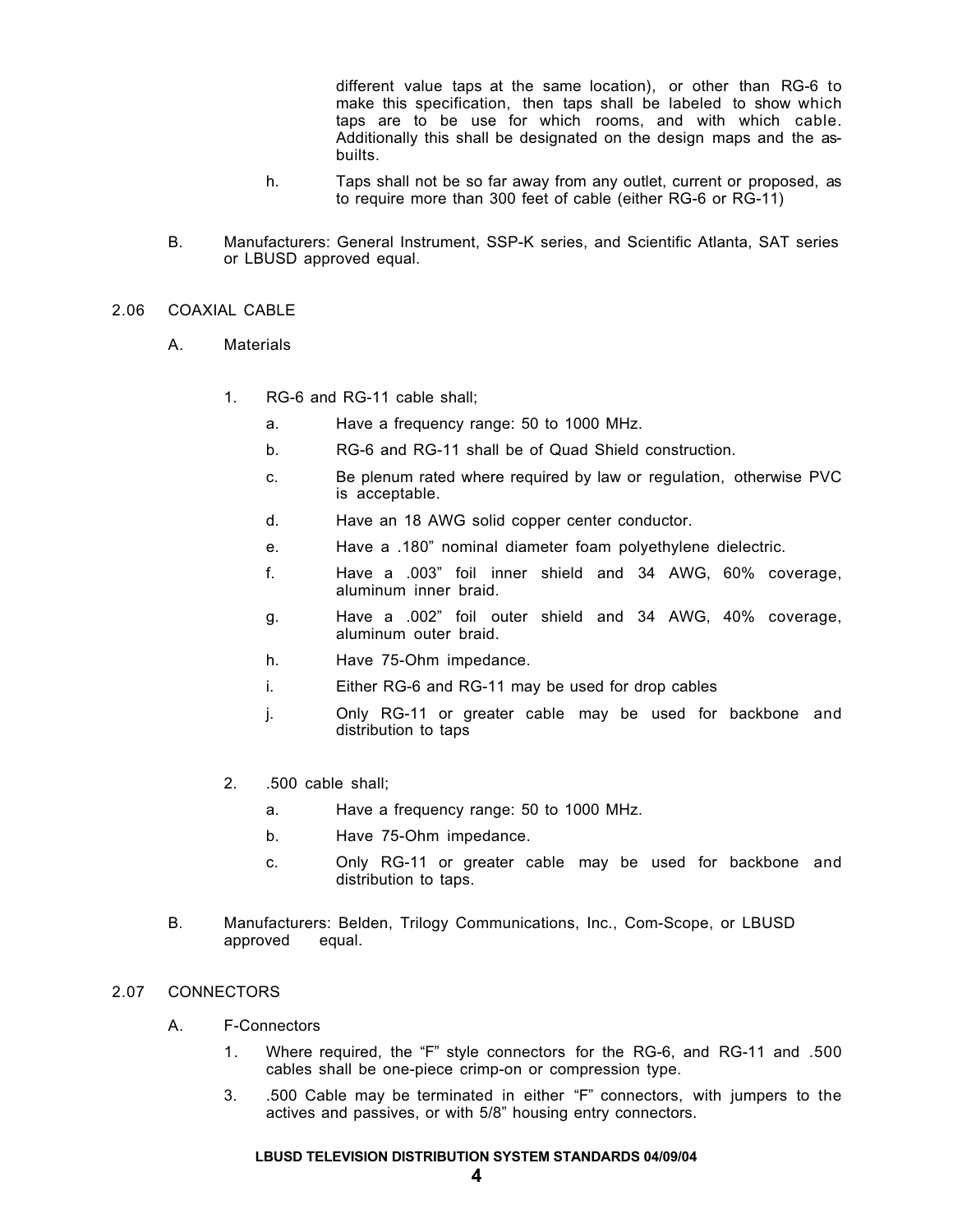4. Only a connector recommended by the cable manufacturer shall be installed.

B. Manufacturers: Gilbert Engineering, Inc., and Augat LRC or LBUSD approved equal.

- 2.08 "F" / "F" RG6U CABLE ASSEMBLY
	- A. Materials
		- 1. Contractor shall provide one (1) RG6U cable assembly for each TV outlet. Quantities shall be for 100% TV outlet population.
		- 2. RG6U cable assembly shall be made up of 75 Ohm coax, with double aluminum shield and 67% braided shield.
		- 3. "F" connectors shall be nickel or gold plated.
		- 4. RG6U cable assemblies shall be available in 4 foot and 6 foot lengths. 70% of quantity shall be 4' long and 30% of quantity shall be 6 feet long.
	- B. Manufacturer: Gruber Industries or LBUSD approved equal.

#### 2.09 PATHWAYS (BACKBONE AND HORIZONTAL)

- A. Pathways shall conform to LBUSD and TIA/EIA-569 standards. Pathway shall be conduit, and raceway installations. Provide grounding and bonding as required by EIA/TIA-607.
- B. Backbone pathways are facilities for the installation of television signal distribution trunk cables between entrance facilities, "Head End" room, MDF and outlet locations. These backbone pathways consist of 2" and/or 3" conduits, either underground or overhead, which are provided as per construction documents.
- C. Ground Boxes and Pullboxes
	- 1. Ground boxes shall be made of concrete and the minimum size shall be 35  $\degree$ x 17 " x 12". Ground box covers shall be rated for traffic (type T.05) and shall be marked communications. Metal covers shall be used in all location subject to vehicle traffic. Gravel shall be installed below all ground boxes for drainage. Unless otherwise noted, exterior pull boxes shall be 18" x 18" 4".
	- 2. Interior pull boxes shall consist of 16 gauge steel minimum, unless otherwise noted on plans. Indoor enclosures shall conform to NEMA Type 2, unless otherwise noted. Size pull boxes to not less than minimum Code requirements. Increase size above Code requirements where necessary to provide space for pulling, racking or splicing enclosed conductors, or where specified or indicated dimensions exceed Code requirements.
	- 3. Exterior metal pull boxes exposed to weather (and not installed in or below grade) shall be equipped with rain-tight or weatherproof removable covers. Enclosures installed on vertical exterior walls shall conform to NEMA Type 3R. Enclosures installed on exterior horizontal surfaces such as rooftops or breezeways shall conform to NEMA Type 4 unless otherwise noted and shall be equipped with hinged covers and external mounting feet. Rain tight or weatherproof boxes shall use threaded watertight hubs for top or side entry and may use knockout for bottom entry only. For exterior pull boxes, use a minimum of 16 gauge galvanized G-90 grade sheet steel.
	- 4. Pull Boxes shall be labeled "Signal" with screw on 1/8" engraved, black plate, white letters.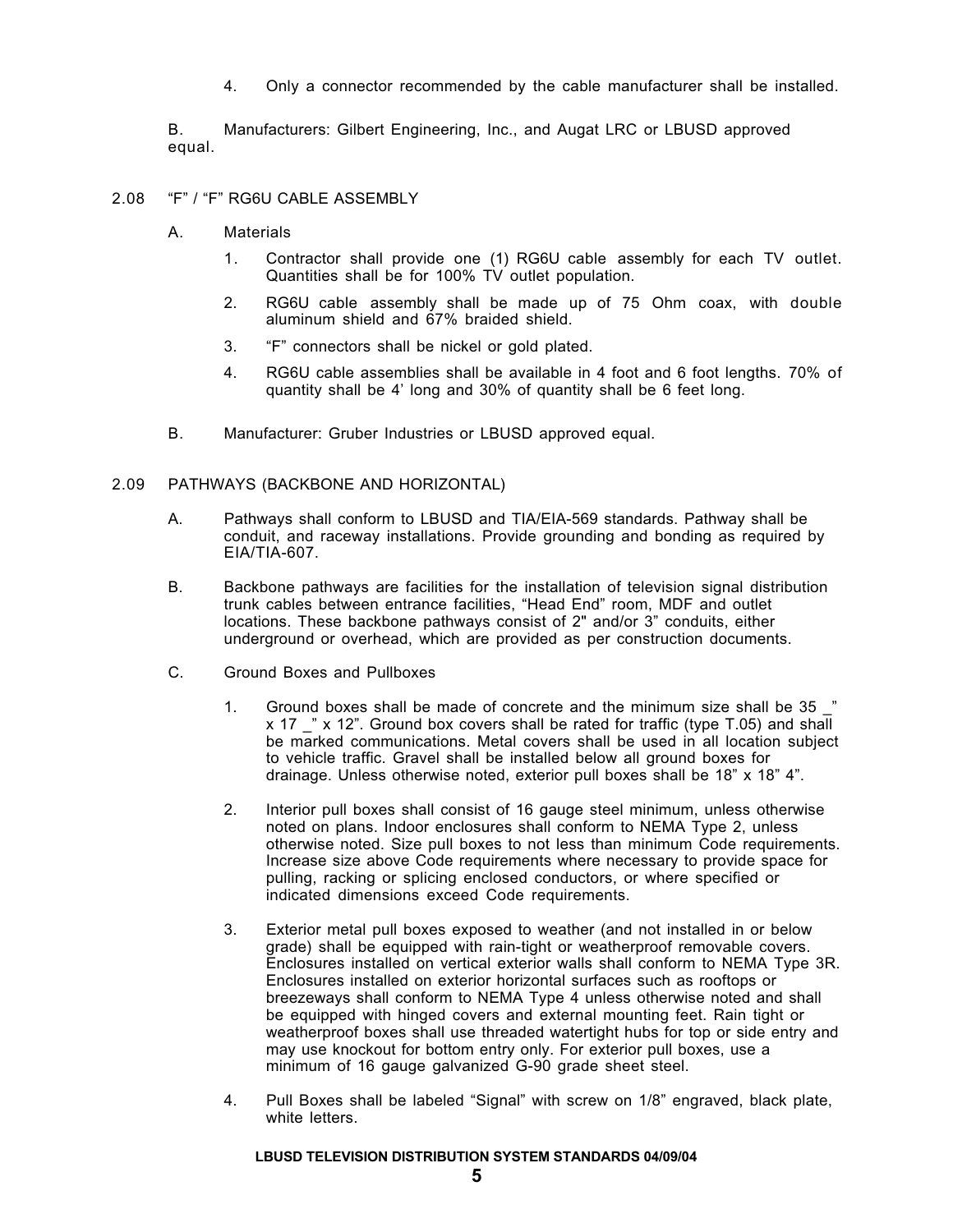- D. Conduit
	- 1. Underground conduit shall consist of Schedule 40 PVC 2 inch and 3 inch inside diameter or type C telephone conduit - 2 inch and 3 inch inside diameter (if concrete encased).
	- 2. Conduit shall have a factory formed bell on one end for interconnecting segments.
	- 3. Conduit located under heavy use highways or railroad rights-of-ways shall be encased in steel casing consistent with the AASHTO or AREA specifications. The thickness of the steel casing shall be engineered for each specific application. This may vary based on campus codes.
	- 4. Spacers: High impact spacers shall be used in all multi-duct systems, for both solely owned or joint telecommunications/power construction. They shall conform with NEMA TC-2, TC-6, TC-8, and ASTM F 512 dimensions.
	- 5. All fittings shall be designed specifically for use with the type of conduit placed.
	- 6. All conduits shall be equipped with seal plugs in all ground boxes and expansion rubber seal plugs within all buildings.

# 2.10 RACEWAY

- A. Unless otherwise indicate, raceway shall be three channel, Wiremold 5500 with all necessary hardware and equipment to install a Television Distribution cable system as described above.
- B. Raceway color shall be ivory.

# 2.11 FIRESTOPPING MATERIAL

A. Contractor shall provide all necessary fire stopping of openings through which cable is installed under this specification, in accordance with NFPA 70 and all local codes. This includes installation in conduits, raceways, or bare penetrations. Provide and install UL 1479 approved (Fire Barrier Caulk) firestop material.

## 2.12 MISCELLANEOUS HARDWARE

A. The Contractor shall provide and install all hardware necessary to provide a fully operational distribution system. Miscellaneous hardware shall include but is not limited to faceplates, faceplate labels, cable labeling, nuts, bolts, washers, screws, cable ties, straps, spacers, hooks, sleeves, strain reliefs, clamps, arms, braces, brackets, fire sleeves and firestopping.

**PART 3 – EXECUTION**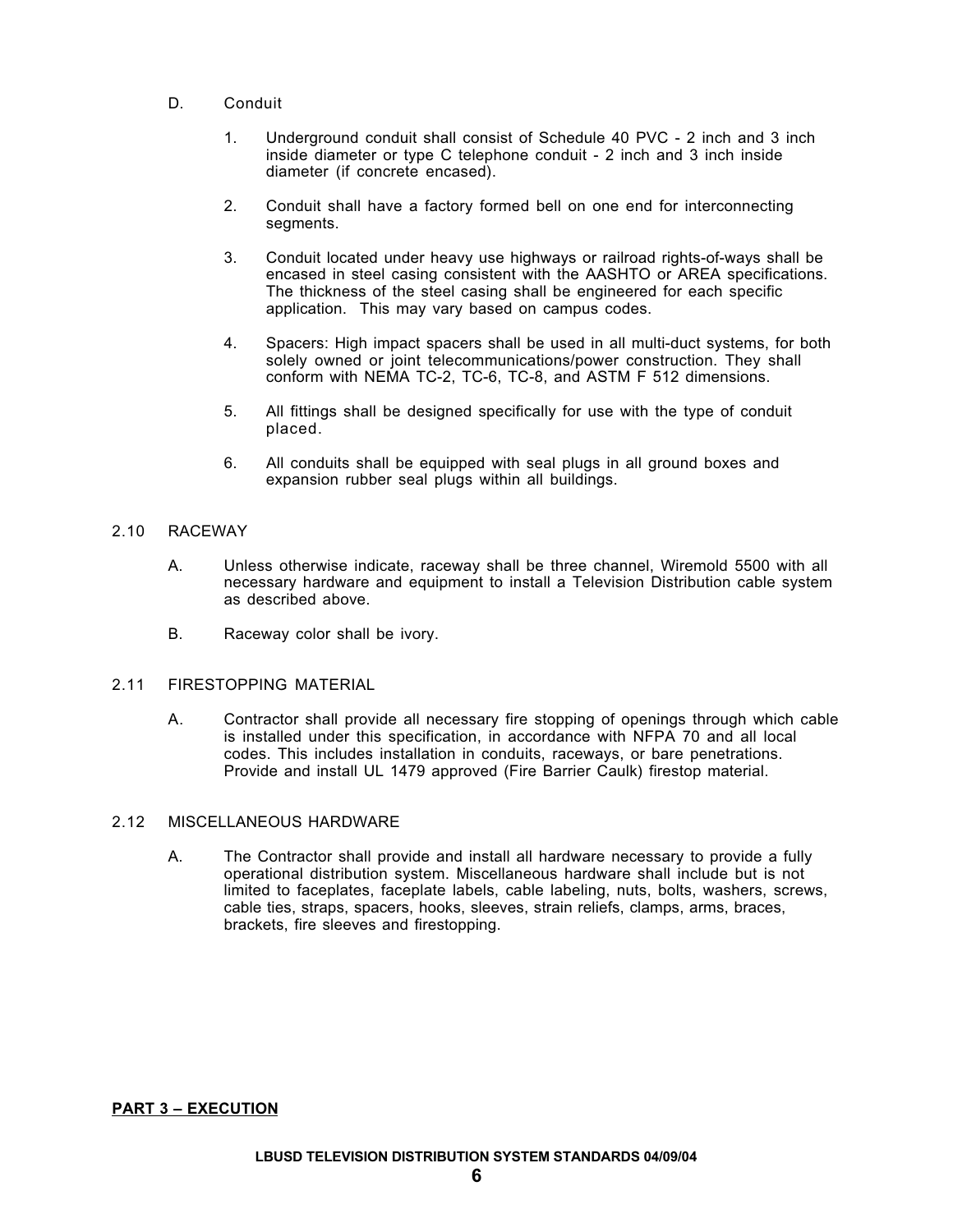#### 3.01 SCOPE OF WORK

- A. The Contractor shall be responsible for the professional installation of all Television Distribution System passive and active equipment and the interconnection to the headend facility.
- B. The source for programming will come from both Nextel microwave system and the local cable operator. The cable operator for Long Beach and Signal Hill is Charter Communications. The cable operator for Lakewood is Media-One.
- C. The contractor shall provide amplification in the headend so that standard Amplifier outputs come out of the "Head End" into the distribution system. This amplifier shall not be considered when figuring the 3-amplifier cascade.
- D. The microwave receive antenna shall be mounted on the highest roof at each school site. The microwave antenna shall be mounted in-line-of-sight of Mt. Wilson to the north or Modjeska Peak to the east. The antenna location shall be within 100 meters of the "Head End". Exact antenna and "Head End" location shall be coordinated by the Contractor with LBUSD Office of Multimedia Services and LBUSD Maintenance Department.
- E. Nextel will provide and install;
	- 1. The antenna<br>2. Antenna mou
	- 2. Antenna mounting hardware<br>3. Cable from the antenna to the
	- 3. Cable from the antenna to the "Head End",<br>4. "Head End" cabinet
	- 4. "Head End" cabinet<br>5. And "Head Fnd" ele
	- And "Head End" electronics.
- F. The Contractor will provide and install one (1) two-inch conduit complete with weather head from the microwave receive antenna to the "Head End" location.
- G. The local cable television signal will originate from the telephone pole or underground vault specified by the CATV operator. The Contractor shall provide and install two (2) three-inch conduits from the CATV operator designated telephone pole or underground vault. The Contractor shall coordinate with the CATV operator, LBUSD Office of Multimedia Services and LBUSD Maintenance Department for conduit routes and destination.
- H. The Contractor shall coordinate with campus and LBUSD for designating rooms that may serve as "Television Studios" for local broadcast origination.
- I. If the "Head End" and MDF are in separate locations, the Contractor shall provide and install one (1) two-inch conduit from designated "Head End" location to the MDF. If distance from "Head End" to MDF is greater than 500 feet, the conduit size will be a minimum three-inch. The Contractor shall provide and install .500 coax from the 'Head End" to the MDF.
- J. The Contractor shall provide and install one (1) two-inch conduit from any designated "Television Studio" to the "Head End". The Contractor shall provide and install one (1) RG-6 for distances less than 100 feet or one (1) RG-11 for distances less than 200 and .500 for distances greater than 200 feet.
- K. All installation shall be performed in a workman like manner. All cost to repair or replace system components damaged by workman error shall be responsibility of the Contractor.
- 3.02 COMPLETE SYSTEM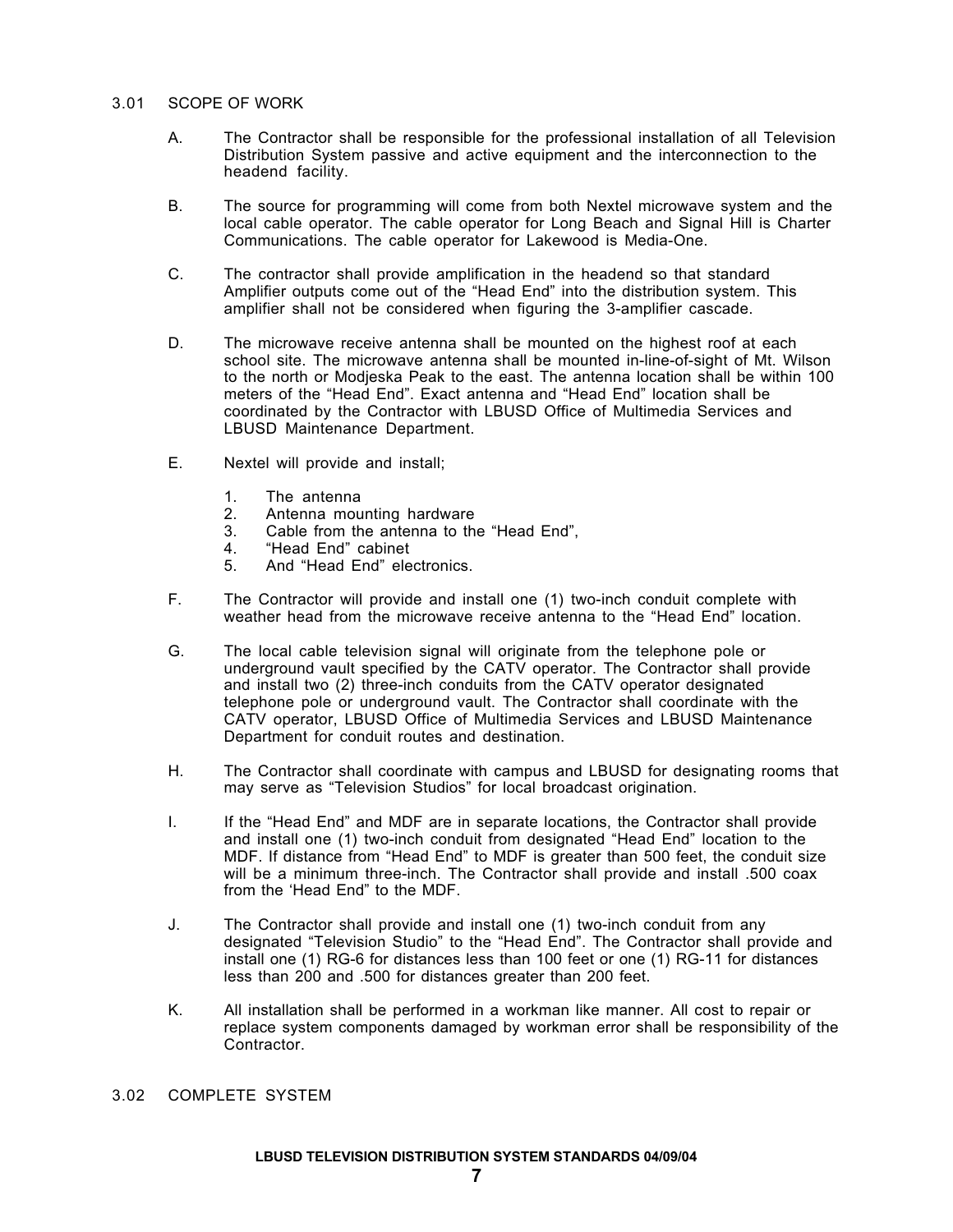- A. The Contractor is responsible for coordinating the installation and activation of the distribution system to ensure that a complete and fully operational Television Distribution System is available for immediate use once the installation is complete.
- B. Contractor shall provide one (1) RG6U cable assembly for each TV outlet. Quantities shall be for 100% TV outlet population. RG6U cables assemblies shall be 4 feet or 6 feet in length at each location. If TV set is more than 5 feet from TV outlet faceplate, Contractor shall field verify actual distance between TV set and TV coax outlet faceplate. Contractor shall coordinate lengths required with LBUSD Office of Multimedia Services.

## 3.03 GENERAL INSTALLATION GUIDELINES

A. All distribution system installation and activation work must be performed according to published industry guidelines, rules and regulations. If a dispute occurs, local, state and national codes have precedence; then LBUSD policies and procedures; then standards such as the National Cable Television Association; then finally, the manufacturer's recommendations.

## 3.04 DETAILED DISTRIBUTION SYSTEM DESIGN

- A. The Contractor shall provide all of the required submittals before beginning any work on the distribution system identified in this section.
- B. The distribution system design submittal shall approximate the level of detail outlined in the Contract Documents with the addition of projected loss figures based upon actual products to be used and the actual length of each coaxial cable run.
- C. Prior to the start of distribution construction, signal shall be present at the MDF to enable testing and alignment as construction progresses.
- D. Distribution to all buildings and classrooms shall begin at the "Head End".
- E. Television Distribution System conduits for main trunk cables shall follow routing of other signal and communications conduits. Television System conduits shall be dedicated solely for Television Distribution Systems cabling only.
- F. All amplifiers shall connect to 120 VAC without the use of an extension cord. The Contractor shall coordinate with LBUSD Office of Multimedia Services and LBUSD Maintenance Department for electrical outlet locations.
- G. Contractor will coordinate outlet locations as designated on construction documents. Contractor will verify outlet locations with campus faculty, LBUSD Office of Multimedia Services and LBUSD Maintenance Department.
- H. All outlets shall be installed within three (3) feet of television.
- I. All unused outlets shall be terminated.
- J. Amplifiers may not be cascaded more than 3 deep from Headend.
- K. Drop taps shall be designed with ports to accommodate all current and proposed (as shown by LBUSD) outlets.
- L. Taps shall be designed to deliver outputs specified. If taps require different outputs (including the use of in-line equalizers, or different value taps at the same location), or other than RG-6 to make this specification, then taps shall be labeled to show which taps are to be use for which rooms, and with which cable. Additionally this shall be designated on the design maps and the as-builts.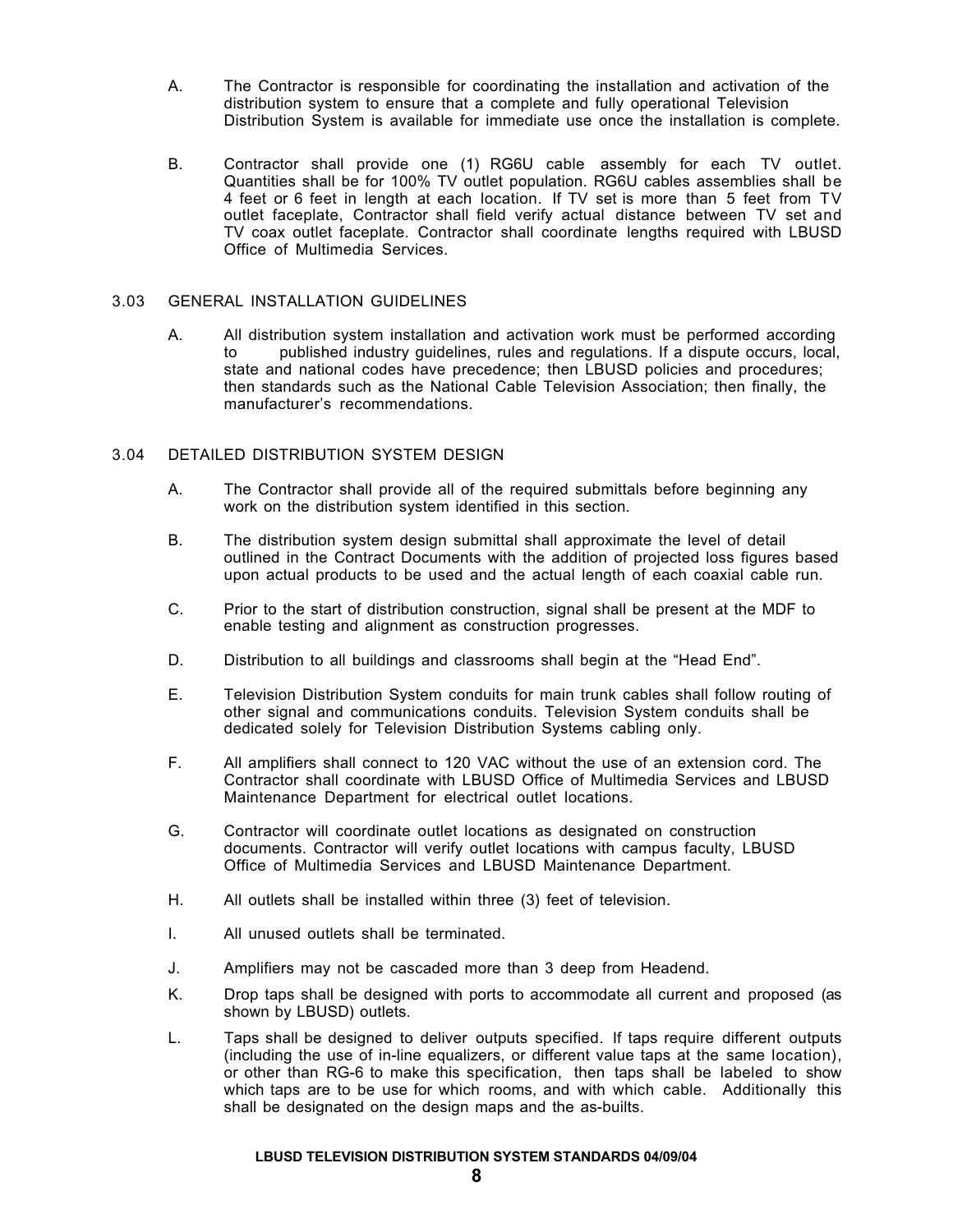- M. Taps shall not be so far away from any outlet, current or proposed as to require more than 300 feet of cable (either RG-6 or RG-11).
- N. The Contractor shall ensure that the distribution system meets or exceeds the following performance criteria at any and all distribution system outlet connections for the drops.
	- 1. Minimum signal level: + 3 dBmV
	- 2. Maximum signal level: + 12 dBmV
	- 3. Maximum difference between adjacent video carriers: 1 dB
	- 4. Maximum difference between any video carriers: 9 dB
	- 5. Minimum audio/video carrier ratio: -13 dB
	- 6. Maximum audio/video carrier ratio: -17 dB
	- 7. Carrier to noise ratio: 43 dB (minimum)
	- 8. Hum: 1%
	- 9. Tap isolation: 30 dB
	- 10. Reflections: -40 dB

## 3.05 TESTING AND DOCUMENTATION

- A. The Contractor shall perform and document all tests and measurements recommended and/or required by the manufacturer of the individual products installed in the distribution system.
- C. The Contractor shall perform and document all tests and measurements recommended by the Federal Communications Commission, the Society of Cable Telecommunications Engineers and the National Cable Television Association.
- D. The Contractor shall perform measurements at all outlet locations and cable connections, at both channel 3 and channel 85 to confirm signal levels. Measurement shall be recorded on as-builts.
- E. The contractor shall perform measurement on all amplifiers, recording input levels, output level, attenuators and equalizers used.
- F. The contractor shall perform measurement on all taps, recording all levels.
- G. The Contractor shall provide LBUSD with the results of the proof of performance tests normally associated with Television Distribution System as a part of the final acceptance procedures. LBUSD shall provide a qualified representative to witness all final testing and acceptance procedures, and shall be give 48 hours notice of all testing so that such representative may be present. The supervised Proof of performance test shall include Sweep testing of all amplifiers, and end taps, along with outlets located at the furthest locations from the MDF. Sweep testing shall be for the entire range of the active system (50-750 MHz). For each Outlet that fails (and is ultimately corrected), 10 additional outlets shall be tested. (Note, if the sweep testing is not performed (per the options) then the same testing shall be done with a meter and either the CATV provided signal, or by a signal generator provided by the contractor set to channels 3 and 85.) A record of the Sweep testing shall be made by the contractor and submitted with the As-Builts).
- H. The Contractor shall provide three (3) hard copy sets and two (2) electronic copies of As-Build documentation specific to the campus Television Distribution System. One laminated set shall left in the campus MDF. One (1) bond set and one (1) electronic copy shall be provided to LBUSD Office of Multimedia Services. One (1)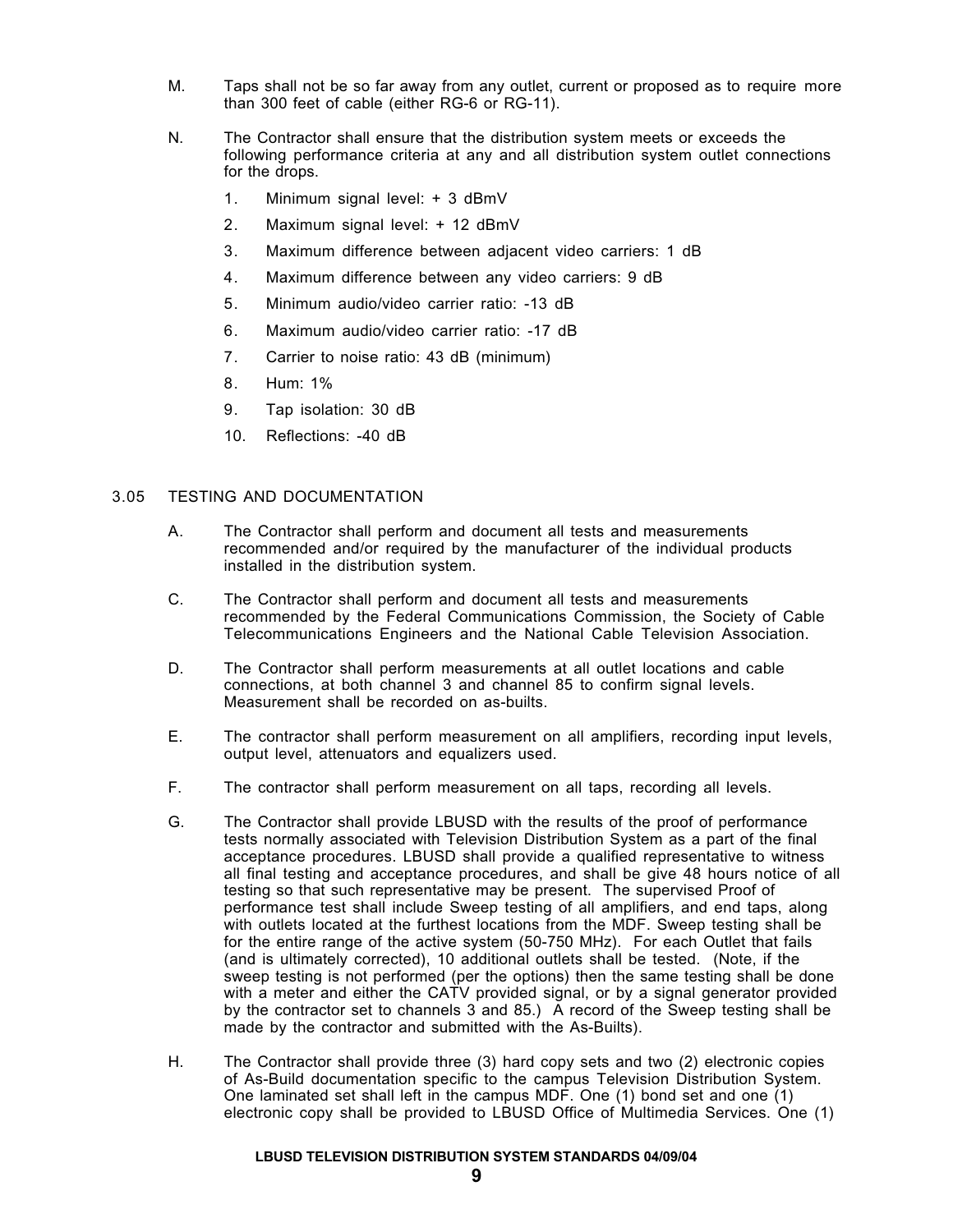bond set and one (1) electronic copy shall be provided to LBUSD Maintenance Department.

- I. The As-Build documentation shall provide:
	- 1. Measured signal levels and losses
	- 2. Amplifier locations
	- 3. Microwave receiver antenna location
	- 4. Local CATV connection
	- 5. "Head End" location
	- 6. "Television Studio" location
	- 7. Taps and Splitters and their values
	- 8. Conduit routes and quantities
	- 9. Trunk cable routes and quantities
	- 10. Drop cable routes and quantities
	- 11. Outlet locations and label identification scheme and Measured signal levels

# 3.06 PATHWAY INSTALLATION

- A. Comply with EIA/TIA-569. Conceal interior conduit under floor slabs and within finished walls, ceilings, and floors where possible.
- B. Keep conduit minimum 6 inches away from parallel runs of electrical power equipment, flues, steam, and hot water pipes.
- C. Install conduit parallel with or at right angles to ceilings, walls, and structural members where located above accessible ceilings and where conduit is visible after completion of project.
- D. Run conduits in crawl spaces and under floor slabs as if exposed.
- E. Install no more than two 90-degree bends for a single horizontal cable run.
- F. Run raceway as determined by site survey.
- G. Provide Pullboxes with "Seal-tight" flex conduit for building separation transitions.
- H. Provide all coring, patching and painting as needed for Intra-Building and Inter-Building pathways.

# 3.07 COMMUNICATIONS DUCT BANK

- A. Trenches
	- 1. All underground trenches shall be 24" wide by 30" deep. Trenches shall be back-filled at 95% compaction. Contractor shall restore surface to same or better condition. Contractor shall contact Dig Alert a minimum of 48 hours prior to excavation to verify the location of existing underground utilities. Modifications to pathway design may be dictated by field conditions subject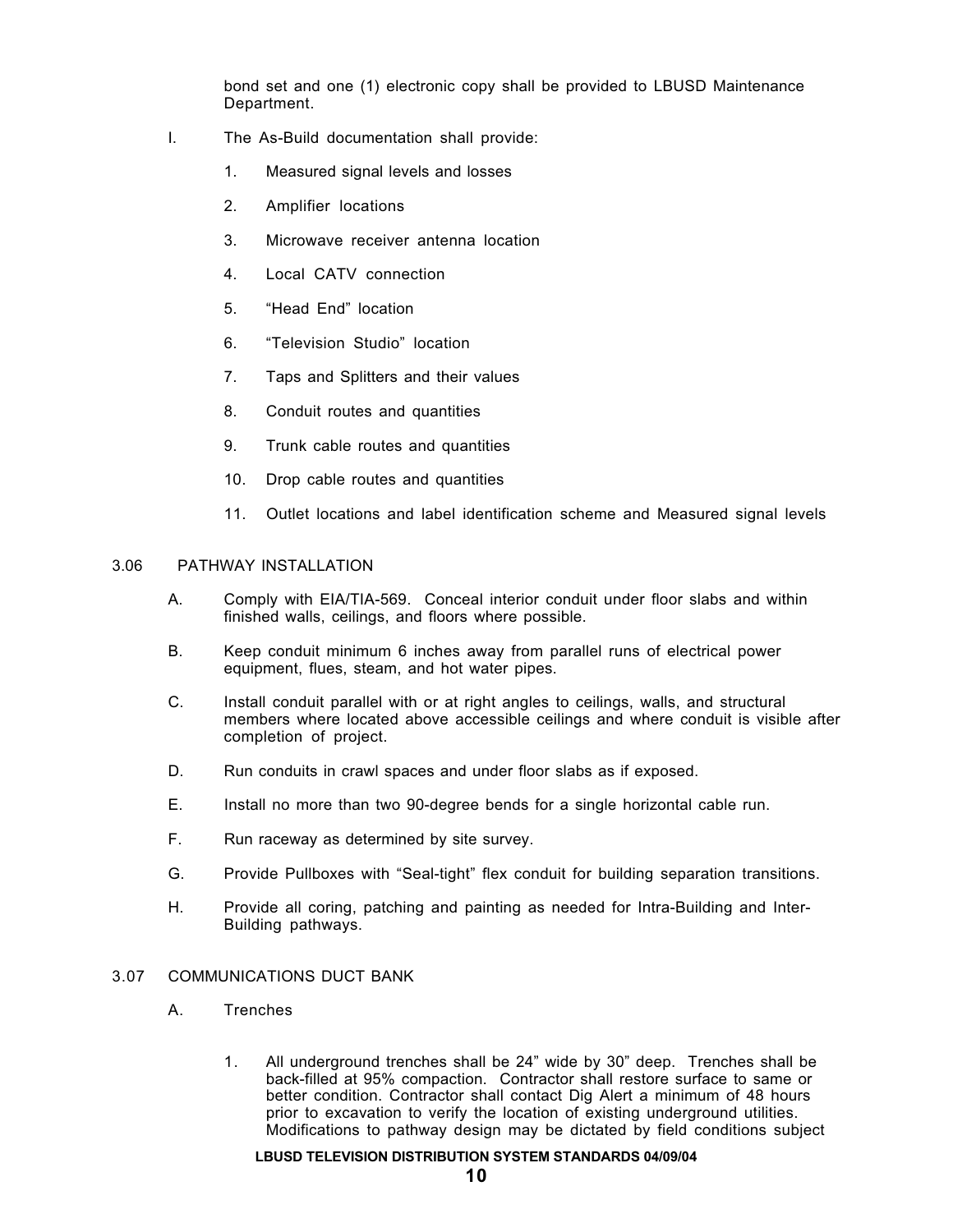to approval by LBUSD.

2. Compaction notification testing must be provided to the LBUSD 48 hours prior to testing so that a LBUSD inspector may be present.

## 3.08 CONDUIT

- A. All communications conduits shall be placed in a uniform manner between ground boxes and pull boxes. Conduit in position #1 at one ground box or pull box shall maintain its position within the duct run and terminate in the #1 position at the next box. The position of all conduits between ground boxes and pull boxes shall be maintained.
- B. Long radius bends (over 30 feet) shall be used whenever possible to make changes in direction. If it is found to be necessary to place a 90-degree bend in the conduit run, a factory-made sweep of no less than 60-inch radius shall be used. No conduit run shall exceed a total of 180 degrees of bend between any two points (such as manholes or buildings) considering both vertical and horizontal sweeps. Coldformed trench bends shall have a radius of not less than 60 inches and shall pass mandrel integrity. Bend radius criterion is 2" or less 6 times the diameter of the conduit and any conduit larger than 2" is 10 times the diameter of the conduit.
	- 1. The length and destination of all conduits shall be identified in each ground box, pull box and building. Embossed metal or heavy plastic tags strapped to each conduit shall be used.
	- 2. After installation of communications conduits, the contractor shall prove all conduits by pulling a mandrel with a diameter \_ inch smaller than the conduit and 6 inches long through each conduit end-to-end. An inspector designated by LBUSD shall be notified 24 hours before this procedure. Each conduit shall be cleaned with a bristle brush to remove any debris.
	- 3. Utility marking tape (see 3.4.a) shall be buried 12 inches below the surface directly above the conduit. Where communications and power conduits occupy the same trench, all conduit structures shall be built with the telecommunications conduits placed above the power conduits and separated by a minimum of 12" of compact earth or 3" of concrete encasement, unless otherwise called out on the construction drawings and approved by LBUSD. If this type of construction is required, it shall receive the prior approval of the contractor and LBUSD.
	- 4. A horizontal and vertical separation of 1 inch shall between the ducts be maintained by installing high impact spacers with horizontal and vertical locking intervals of ten feet.

## 3.09 OVERHEAD CONDUIT

A. Backbone pathways are facilities for the installation of television distribution cables between "Head End", MDF and Television Studios. These backbone pathways consist of 2" conduits, either underground or overhead, which are provided as per construction documents. Where overhead conduit is required between or within buildings, Contractor shall utilize EMT conduit with an inside diameter of 2", unless otherwise specified. All fittings shall be compression type as specified by LBUSD standards. All fittings shall be watertight. Fitting types shall be pre-approved by the designated LBUSD representative. Unless pre-approved by the designated LBUSD representative, all conduits shall be installed by a qualified electrical contractor who has at least five years experience in similar installations within the Southern California area.